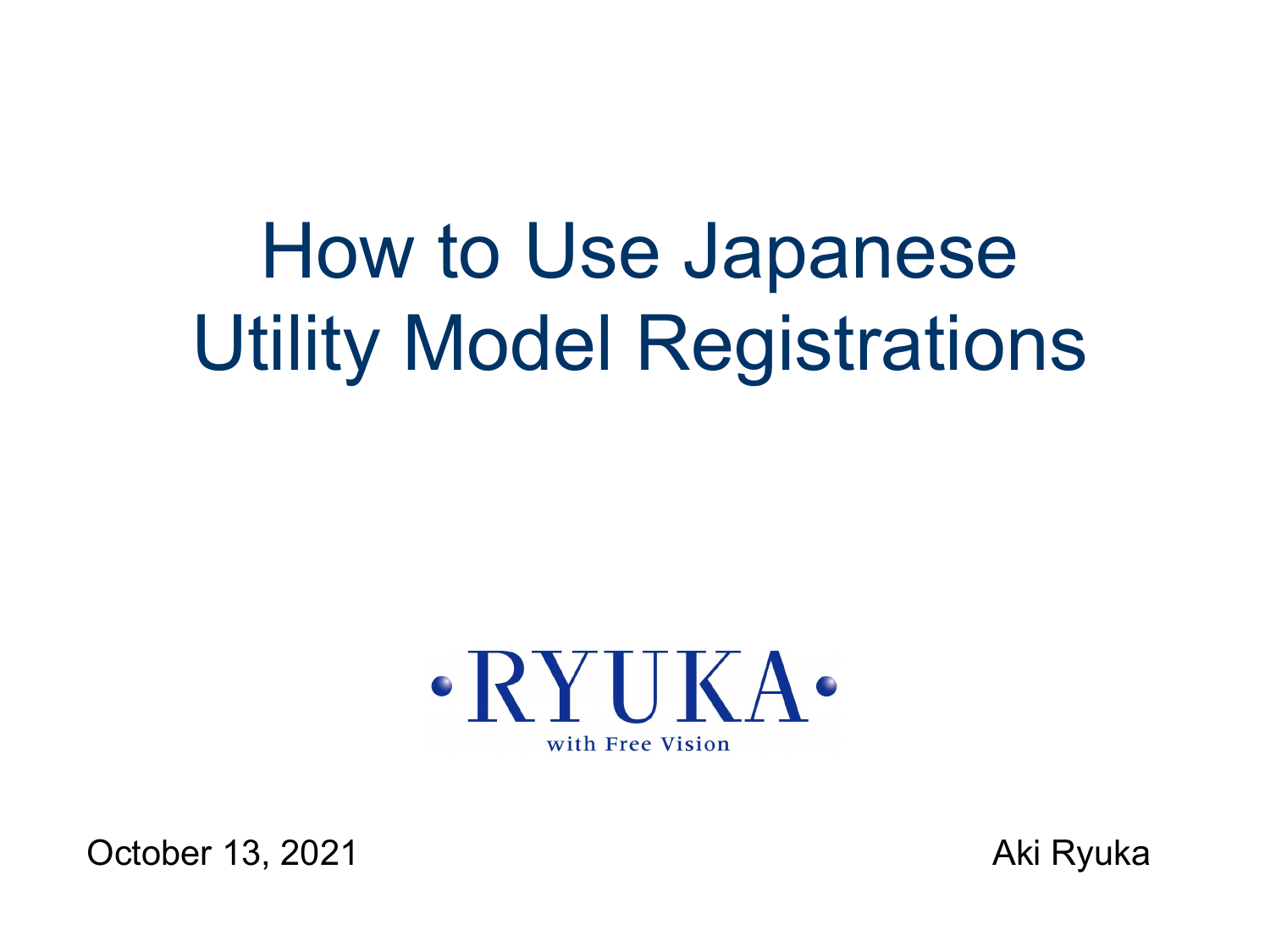# Utility Models Are Registered Quickly

- Typically, within three months from the filing
- No substantial examination
- cf. Patents: 14 months from requesting the examination

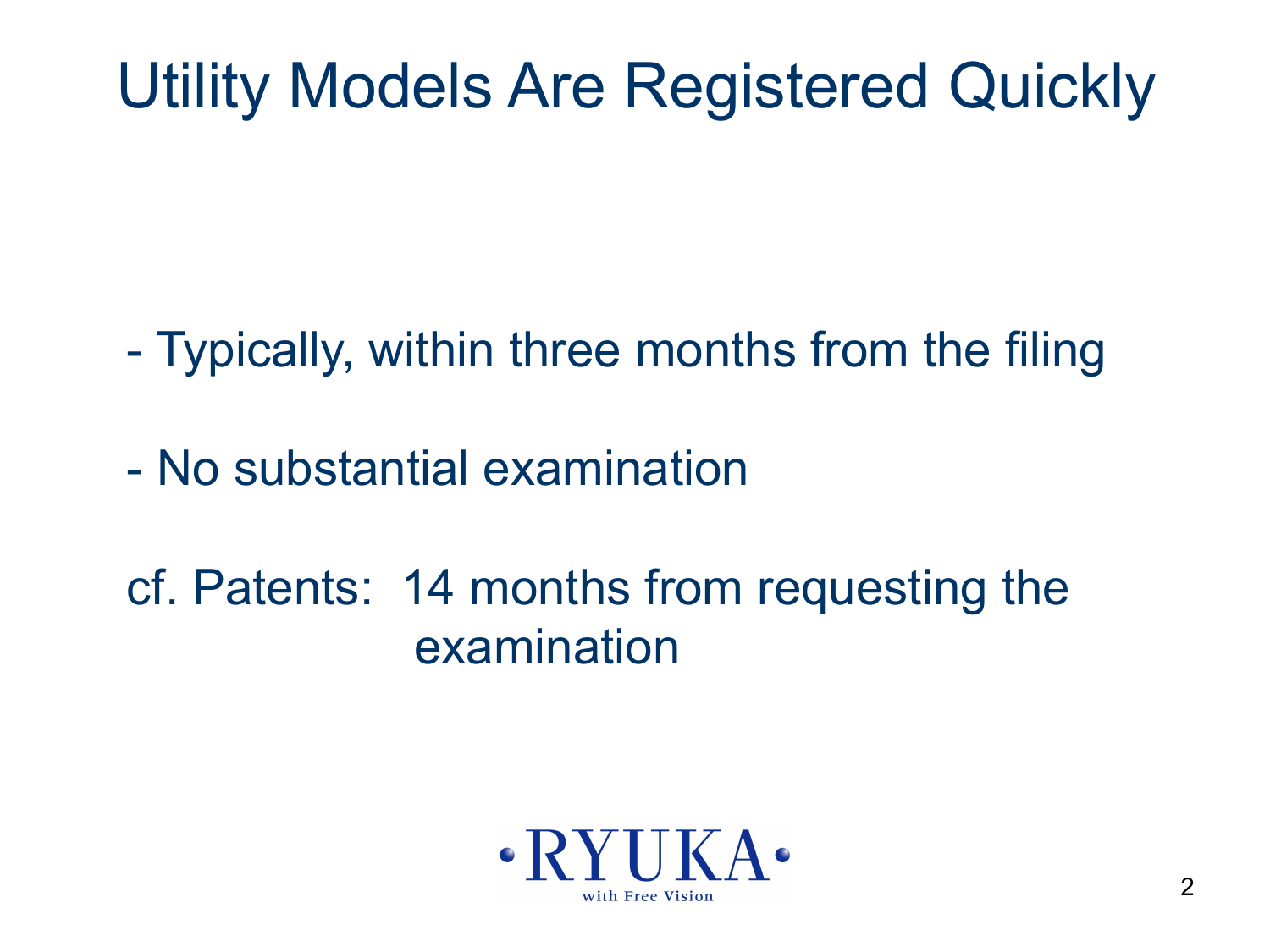### Prosecution Fees Are Lower

(JPY)

|                                       | <b>Utility Models</b>             | cf. Patents                           |
|---------------------------------------|-----------------------------------|---------------------------------------|
| Filing<br>excluding translation       | 140,000                           | 160,000                               |
| <b>Request for the</b><br>examination |                                   | $ 150,000 \sim 200,000 $              |
| <b>Office actions</b>                 |                                   | $30,000 \sim 250,000$<br>$x 1 \sim 3$ |
| Registration                          | 30,000 Service Fees + Office Fees |                                       |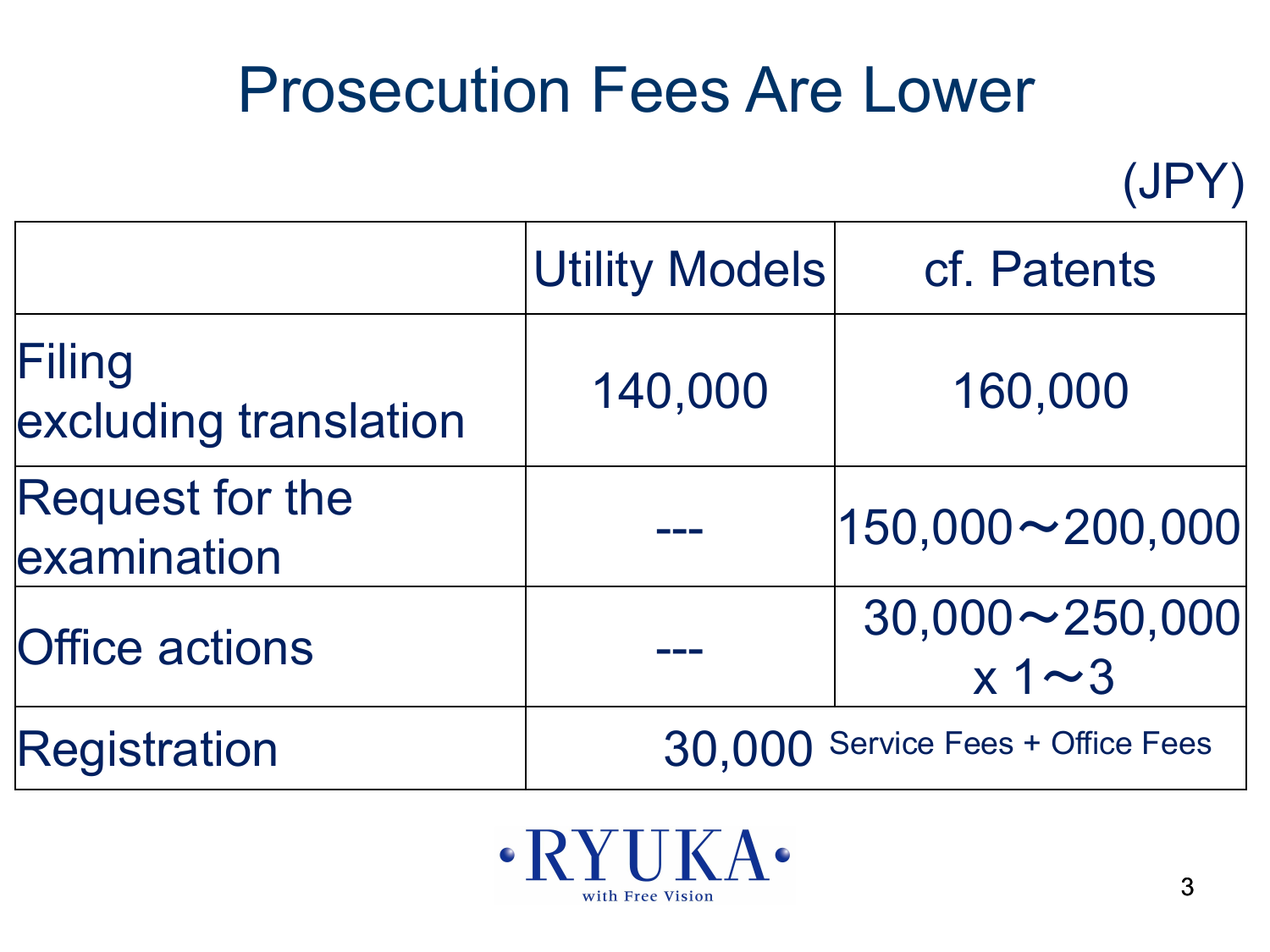### However, Enforcement is Restricted

The registrant may NOT enforce the right, unless:

- obtaining a technical report from the JPO; and - giving warning by presenting the report. (Art. 29bis)

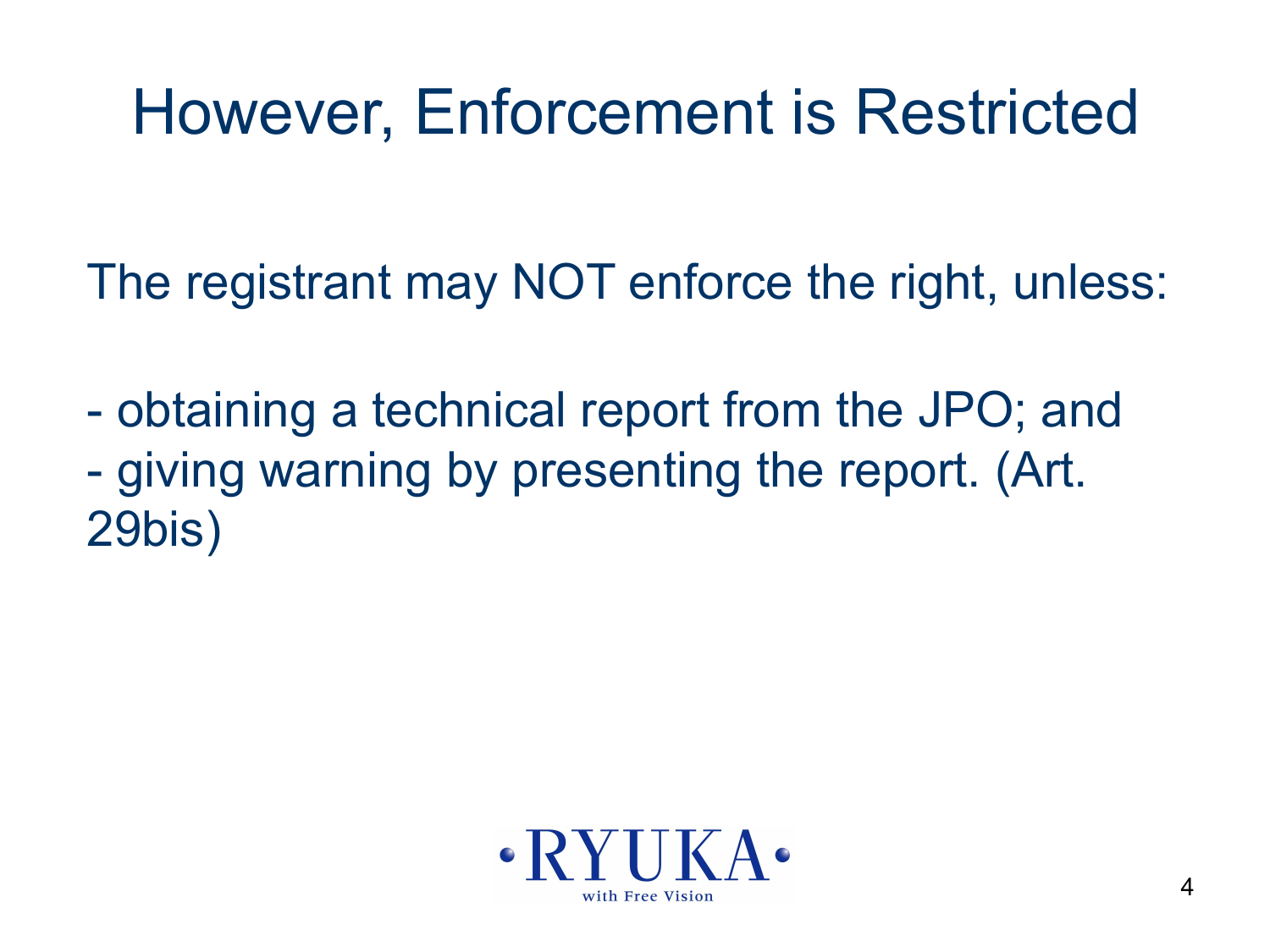# Utility Model Owner Owes Responsibility for Damages

A registrant is generally responsible for damages if the utility model registration is invalidated after the enforcement or warnings.(Art. 29ter.1)

- \* However, NOT responsible if:
	- a positive technical report was obtained; or
	- it was enforced or warned with "due care" (Art. 29ter.1 proviso)

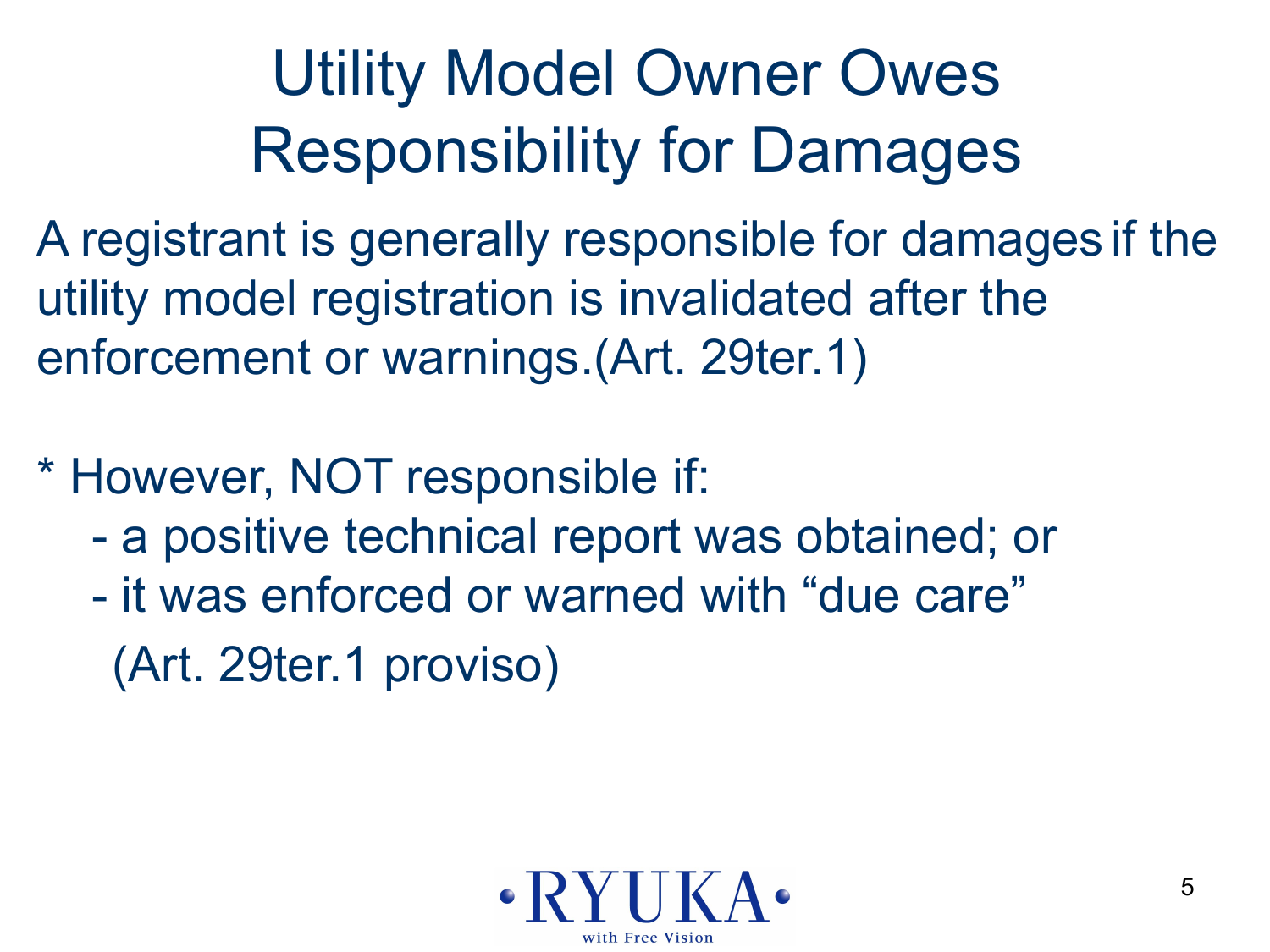## It is Difficult to Prove "Due Care"

Combination of

- 1. Prior art searches; and
- 2. Professional opinion on validity. may satisfy Due Care.
- Opinion should include: novelty, inventive steps, no new matters

□ Professional opinion fees are high.

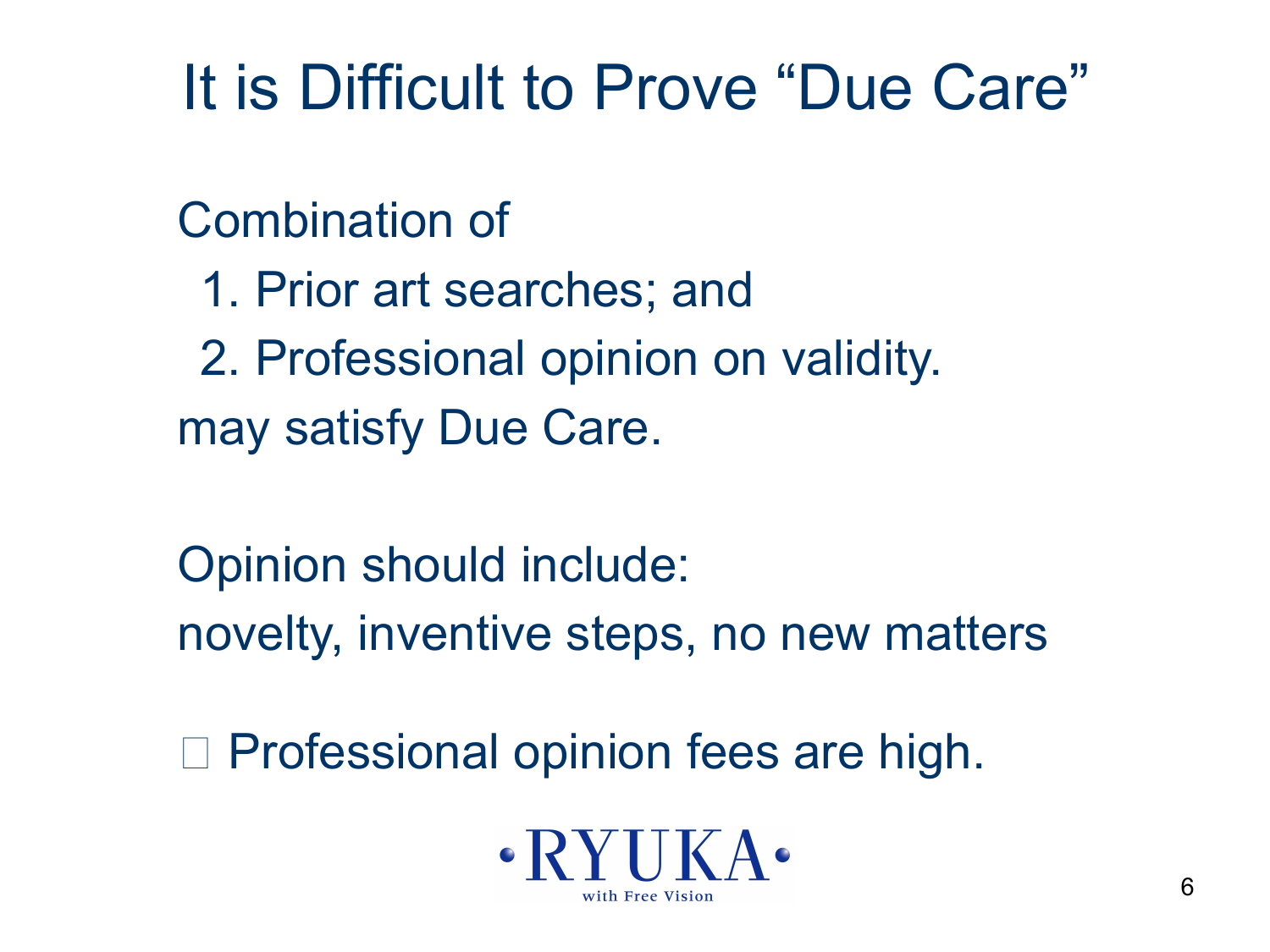# Utility Model Rights Are Rarely Used in Japan

- 1. Small number of applications
- 2. Small number of court cases

We recommend filing a utility model application: - not for enforcing the rights, but

- for indicating "registered utility model" on the products or advertisement.

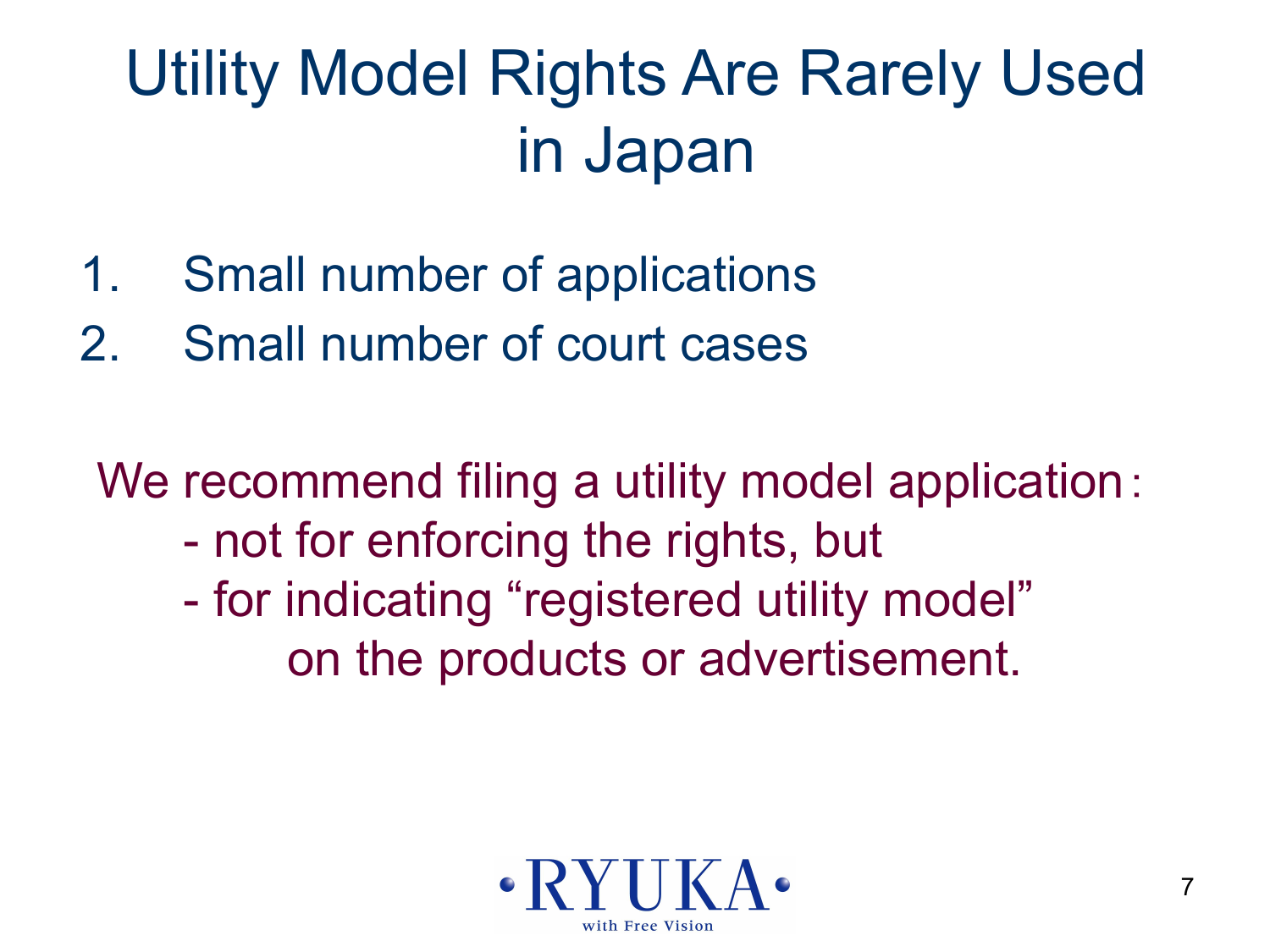# Converting to Patent Application for more amendments

Amendment opportunities of utility model:

- only within one month from filing, or
- only once after registration

Can be converted from utility model registration as well within 3 years from the utility model filing date

The original application/registration is withdrawn

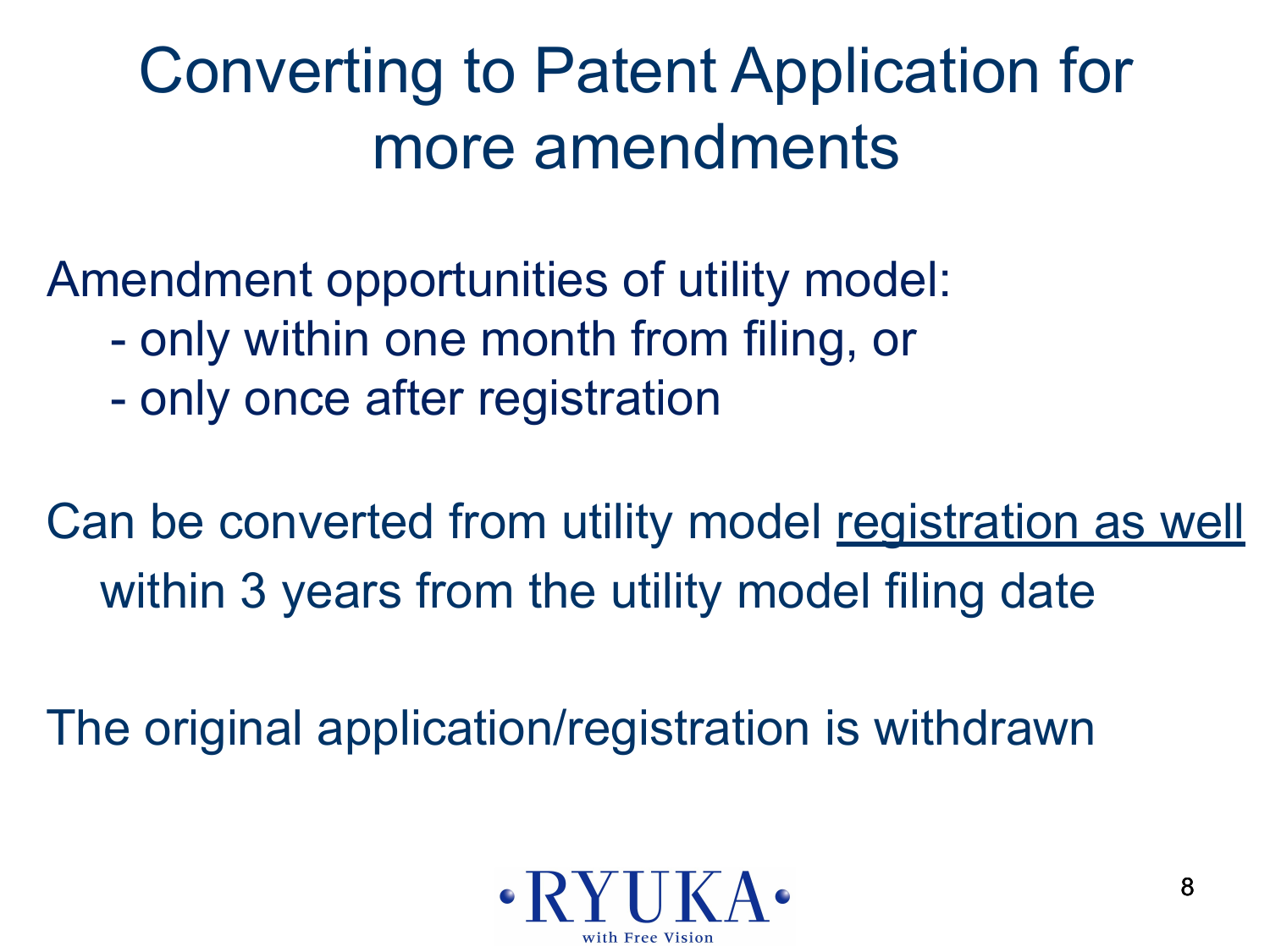Filing utility model and patent applications for the same inventions on the same date

Patent is rejected,

because the utility model is registered earlier.

If claims of the patent application are slightly limited: Patent is allowed (inventive step is not required over the utility model registration.)